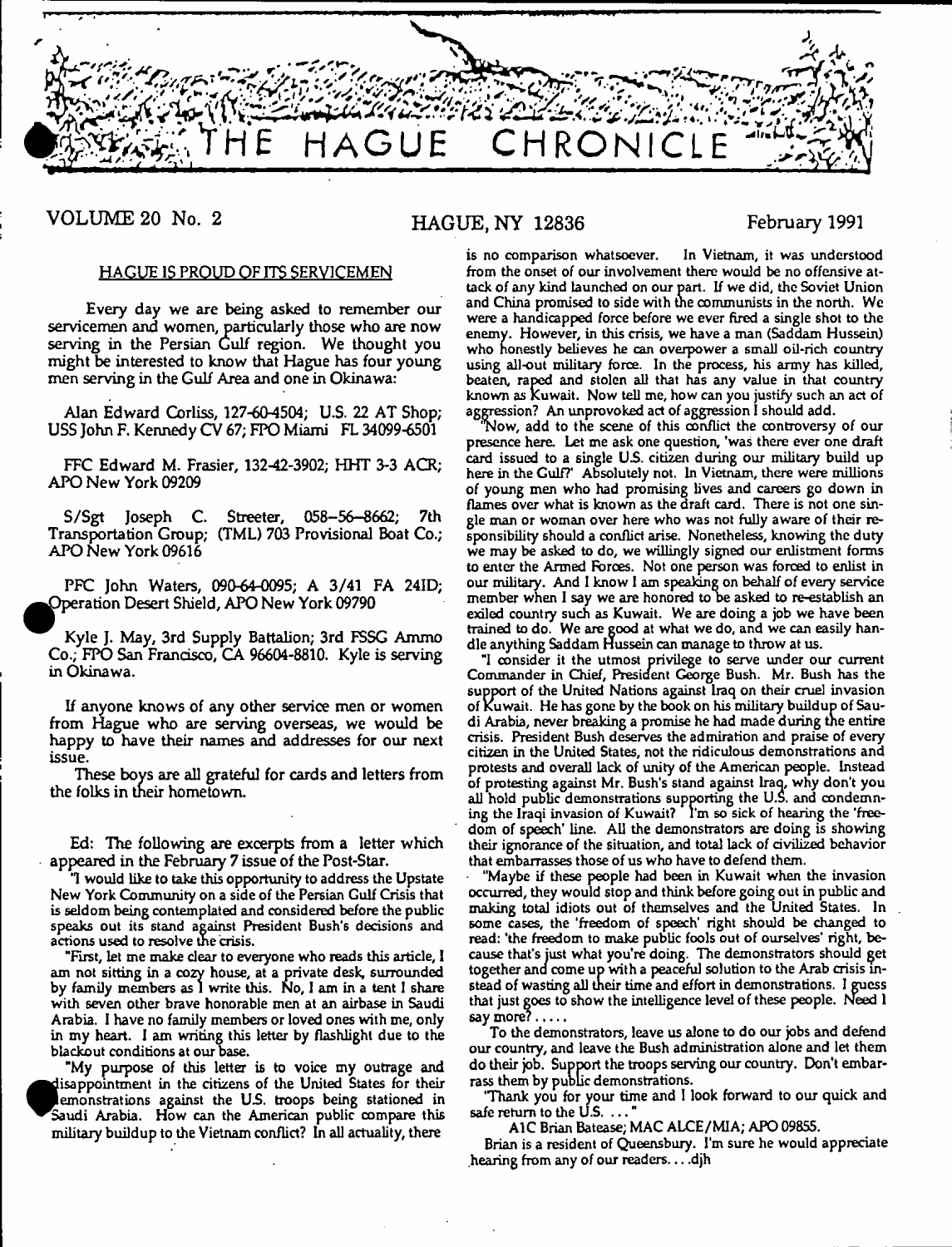#### HAGUE SENIOR CITIZENS BIRDS OF HAGUE

On Tuesday, February 26 the Hague Senior Citizens Club will hold its annual covered dish luncheon at 12 o'clock at the Hague Community Center. All Hague Senior Citizens (50+ years of age qualifies you!) are invited to attend. If you have not already signed up for this luncheon and wish to do so, please call Frances Clifton at 543-6501 to register and be assigned a dish to bring to the luncheon. This is always a fun time with many delightful dishes to sample and enjoy. A business meeting will follow the luncheon.

#### TOWN OF HAGUE REVALUATION PROJECT INFORMATIONAL MEETING

An informational meeting relative to the current revaluation project has been scheduled for 7PM on Tuesday, February 26, 1991 at the Hague Community Center, Route 8, Hague, NY. Property owners are encouraged to attend the meeting and bring forth any questions and concerns they may have.

Assessor Harold LaRose and Ms. Lynn Ceronie, Sr. Real property Information System Spec, representing Local Assessment Services, State of New York, Division of Equalization and Assessment will provide information relative to procedures, schedules and anticipated results of the revaluation.

The Supervisor and Town Board members will be available at the meeting.

#### PHOTOGRAPHY EXHIBIT

The Hancock House Gallery in Ticonderoga will feature, for the first time, the work of area photographers in the next show, which is scheduled to open Wednesday, February 20, and run until March 16.

The Gallery is open Wednesday through Saturday, 10AM to 4PM.

#### ART POTTER SHOW SCHEDULED

The 11th Annual Art Potter Dinner Theatre will be held March 2 at the Knights of Columbus Hall. Dinner will be served at 6:30PM followed by the show at 8PM.

Assemblyman Jim King will act as Master of Cermonies. King and all the other participants take part in this program because of their respect and admiration of one of the greatest musicians of our area. All proceeds go to the Art Potter Scholarship Fund established to provide financial assistance to a college bound student who plans to pursue a career in music or continual musical training.

Theme of this year's extravaganza is ''Blast off to the Milky Way" and will feature many of the area's outstanding talents. General Chairman is Jim Cawley: Artistic Director, Beth Kroner.

This program is always a sell out as tickets are limited. We urge you to make your reservations at the Chamber of Commerce or Rathbun's. Tickets are \$15.00 per person.

Mark May 28 on your calendars. The Ti Festival Guild will present the Glenn Miller Orchestra in concert at the Ticonderoga High School. More on this later.

# Laura Meade

Occasionally one hears about a bird crashing into a window in the winter. Birds may be dazed and recover by themselves, just as people who suffer head injuries. But sometimes a bird flics against a window at a fast speed and breaks its neck. A homeowner who discovers such a dead bird (which may be in good condition except for the fatal injury) may dispose of the ird by taking it to the landfill OR may place the dead bird in a plastic bag in the freezer and then notify Dr. Robert Cole, who is licensed to possess bird specimens for educational purposes. Quite a few dead birds have been discovered in the Town of Hague and given to Dr. Cole, who has had them mounted by a taxidermist. Some of his specimens are on display at Silver Bay Association while others are at his home.

Since Jan. 10 these unusual birds have been seen in Hague:

2 female Bufflehead ducks in open water at Silver Bay, by Laura Meade (1/28)

Pair of cardinals near Lakeshore Terrace, by Jean Feibusch (1/1 1 Bald Eagle in a tree near open water at Pudding Island Point, by Dean Craig and Steve Davis (2/5)

6 flocks of Canada Geese flying south over Friends Point, by Bruce Craig (1 /3)

1 dead Ruffed Grouse (flew into a window) at Shamrock Hill, by Georgina Lindquist (2/4)

1 Red-tailed Hawk at Sabbath Day Point by Elton Rising (2/5) 1 Common Loon in open water of Hague Bay, by Laura Meade (1/22)

8 Common Mergansers in Hague Bay, by Laura Meade (1/22) 1 Wild Turkey flew from a tree in woods above Hague, by Lindsay Frasier (1/12)

Not mentioned in the previous month's list of unusual birds was one Cedar Waxwing seen by Betsy Jensen on Christmas Day at the Hague Beach.

Anyone who sees an unusual bird may contact Laura Meade to have the sighting reported to the New York State Federation of Birds Clubs' quarterly report.

#### TICONDEROGA'S I.P. PART OF SMITHSONIAN EXHIBIT

Smithsonian Institution's National Museum of American History exhibit titled "American Papermaking, 1690-1990" will be complemented by a video including brief footage inside the Ticonderoga mill. The goal is to show visitors the operation of a modem paper mill.

The exhibit is funded by Vision 300, a non-profit, non-political committee of paper industry profesionals, which was formed last year, the 300th anniversary of papermaking in the U.S. International Paper is a corporate sponsor of Vision 300.

CHURCH WOMEN UNITED Day of Prayer meeting has been postponed from March 1 to March 15. The Rev. and Mrs. Jack Armes who are not available on March 1, will be the guest speakers and will relate their experiences as missionaries in Africa. The meeting will be held in the Hague Wesleyan Church.

#### 

American flags are sprouting like spring flowers all over the Hague/Ticonderoga area - on poles, in windows, by mailboxes, and on truck and car antennas. Have you displayed your American flag?



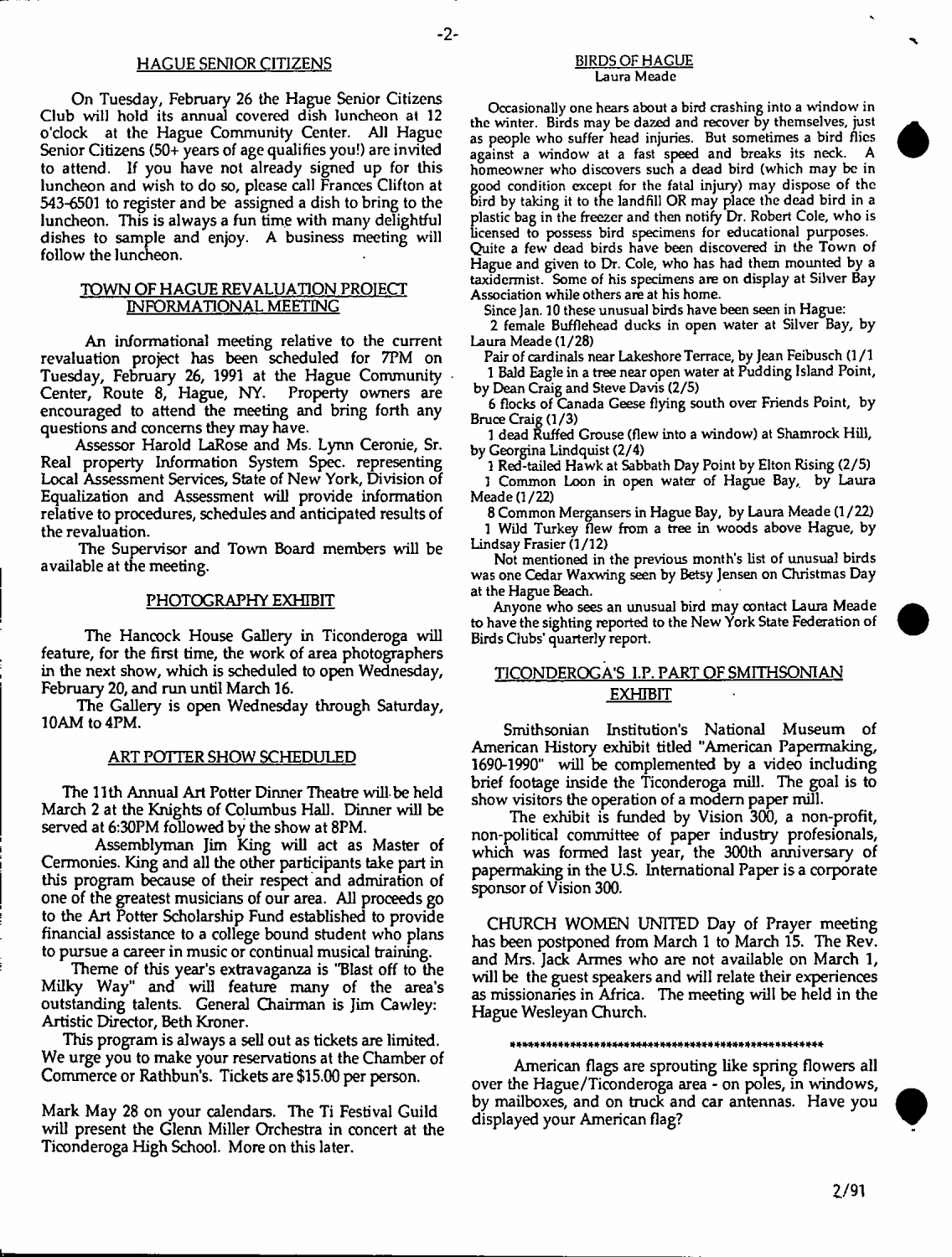#### TOWN BOARD MEETING -1/18/91

Preceding the meeting, John Breitenbach Jr. gave those in attendance an update on what is happening on the solid waste plan and informed us that our grant application is at the county level. Delivery of our recycling building at the landfill will be the last week in January (it's here!) and construction will start in Feb. (It has!)

When the meeting began Karen Laundree with the privilege of the floor, addressed the board about the solution of a personnel problem and hoped an answer was She applauded the board for past performances.

At this point Dick Bolton, supervisor issued a statement (seen in its entirety on page 6, this issue) explaining the situation and the need for time to give those involved all the necessary information to come to a conclusion. A motion was approved to enter this statement into the records of the meeting.

Other business included: 1). Thank you note from the Francis Waters' family for the generosity afforded them at the time of his death. 2). Silver Bay Association requested the highway department provide striping at certain designated areas on the campus road. Request granted. 3). Resolutions #1-1991 - revaluation for reassessment to update tax roll will be accomplished by May 1, 1992, and #2-1991 - Respect for Aaron Middleton, councilman from January '75 to March '84. A plaque will be placed on town clerk's door. Both resolutions passed unanimously. 4). A  $\bullet$ <sup>a</sup> laque will be displayed naming all deceased elected Richard Fraser, Deputy Supervisor announced his intention to seek office of Supervisor in November. Richard Bolton, present supervisor then informed the audience he would give his support to Frasier.

The last item on the agenda was an evaluation of the Community Center, now one year old. Many organizations hold their meeting in the building - Home Bureau, Historical Society, Senior Citizens, LGLPC and Community Action Agency, to name a few.

We have had breakfasts, dinners, a wedding reception, church affairs, etc. so you can seet it has been used extensively and with variety.

There have been donations totaling \$1,000, which will be used for building maintenance.

Clifton West has created a lovely little museum which has attracted many visitors and residents and has been a plus for the community - according to the records.

Linda Coffin, councilman, is developing a new Employees' Guide.

#### PLANNING BOARD - 2/7/91

The Lake George Park Commission has established regulations for stomwater management within the Lake George Basin. A model Stomwater Ordinance became ective on 9/29/90. Each municipality has 18 months to opt a local Storm water management plan and an Ordinance for stormwater regulation. At 7PM, Michael P. White, Ex. Dir. of the LGPC, and others explained to the Hague Zoning Board of Appeals, the Planning and Town Boards why storm water control regulations are needed and how the regulations will become part of the normal

**!**

review of development proposals.

The regular Planning Board meeting was delayed until 8:31 due to the above. The first order of business was the Michael (25-1-8) Subdivision. Gifts and Devises Section 8.020. Passed with conditions.

E. Gilbert Barker submitted three applications for resubdivision: (all acreages stated are approximate) #1. 17.4 Acres into 3 lots: Owmer, Charles R. Boutin, Esq., 34 West Bel Air Ave., Aberdeen, MD. #2. 21.10 Acres into 3 lots: Owner, Douglas S. Wilson, 102 South Park St., Aberdeen, MD. #3. 155 Acres into 18 lots: Owner E. Gilbert Barker, Box 568, Crown Point, NY. All parcels to be resubdivided are contiguous and are located off New Hague Rd. (aka West Hague Rd.) via deeded Right of Way over lands of Dennis and Linda Scuderi, Mr. Barker's applications were considered as the submission of sketch plans. A determination must be made as to whether the proposed subdivisions constitute both a Class A and a Gass B regional subdivisions. APA will be contacted to determine if any of these undeveloped woodlands require APA review. All of the property is located in Hague's Open Countryside I Zoning District which requires a minimum lot size of 2.9 acres.

#### TOWN BOARD - February 12.1991

Talk about the Hague landfill closure has been going on for some time but according to Steve LeFevre of Clough Harbour, Assoc., the engineering firm hired to help us with our closure plan, time has run out.

Since signing the order on consent we must now follow the state guidelines or be fined by DEC. By June 1, 1991 the landfill must pass a 12 inch intermediate cover. By Dec. 31,1991 the landfill must be fully dosed. By March 1, 1992 Hague must submit closure certification by an approved engineer. Dick Bolton, supervisor, assured Mr. LeFevre that Gough Harbour would be our certification engineers at a cost of approximately \$44,000. The estimated cost for the landfill construction closure is \$998,000. The town hopes to reduce this figure by using in- house construction wherever possible.

In other business: Thank you notes received from members of the Aaron Middleton family,

Sal Santaniello notes his disapporoval of the rooms and restaurant tax proposed by the county to be used for construction of the proposed Lake George Convention Center.

The Board approved a letter of intent stating Hague would contract to maintain Route 8 into Brant Lake. This means \$40to\$ 50,000 to the community.

An informational meeting will be held on Tuesday, Feb. 26 at 7PM in the Community Center when the re-evaluation project will be discussed by Harold LaRose, our newr assessor, and Lynn Ceronie of Local Assessment Services in Troy.

Supervisor Bolton will write a position paper against the  $10q$  a gallon increase in the fuel tax.

Scott Patchett was there to request some help from the town on the water district, but there is nothing the town can do.

\* \* \* \* \* \* \* \* \* \* \* \* \* \* \* \* \* \* \* \* \* \* \* \* \* \* \* \* \* \* \* \* \* \* \* \* \* \* \* \* \* \* \* \* \* \* \* \* \* \*

*Thtrc is this to St said aSout a vJorCd crisis.* iVe *ham a Cot of geography*. .. *%pgtr Sklhn*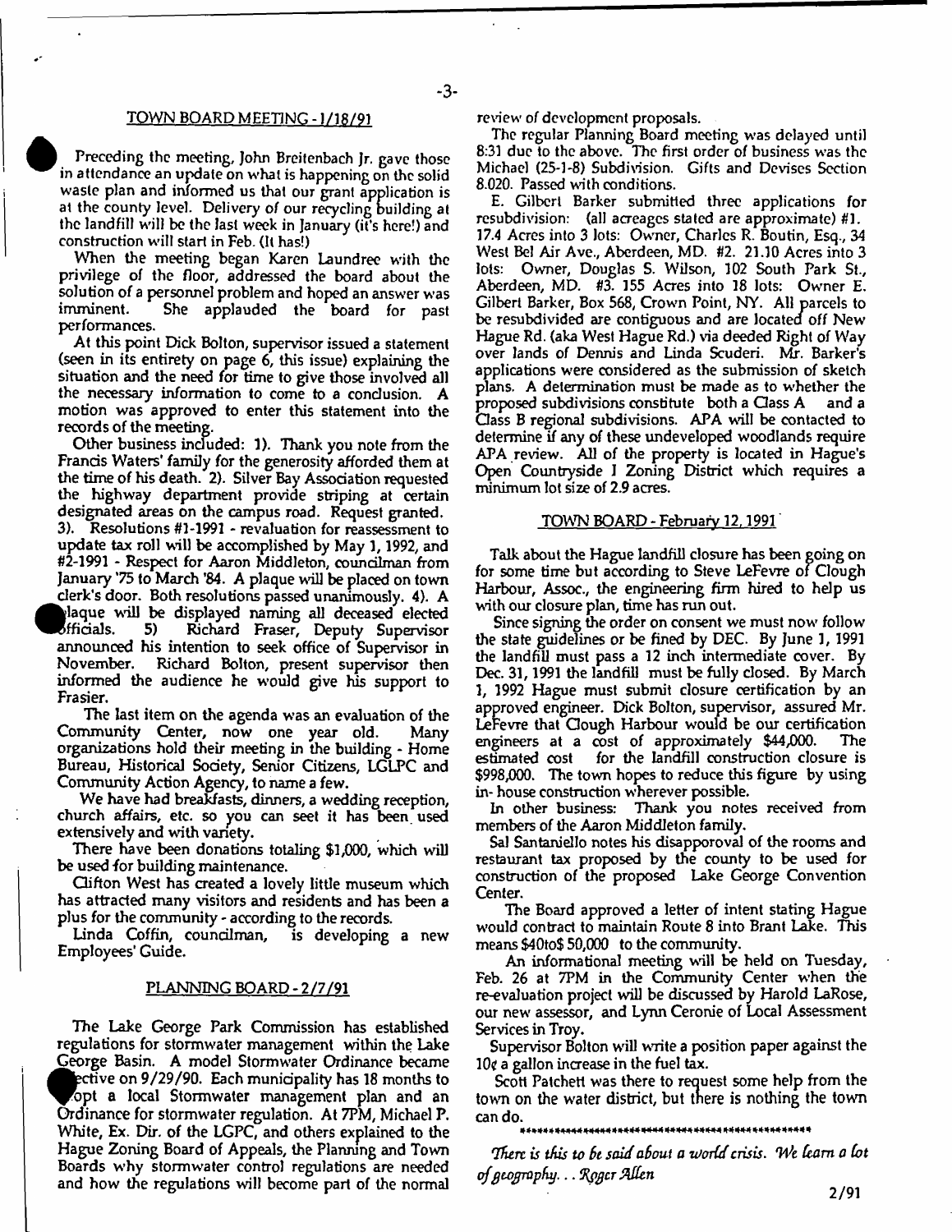#### HAGUE VOLUNTEER FIRE DEPARTMENT Wendy Heritage

The Hague Volunteer Fire Dept., Inc. is exceptionally pleased to announce that we have met our \$280,000 goal and our newest fire truck is paid for! We can't begin to thank those people and organizations involved for their generous donations and pledges that have made this possible. A special thank you goes out to the people who volunteered their time and energy to see that the community understood our needs and our request for financial aid.

We continue to look forward to the support of the community in maintaining our high efficiency and dedication to the needs of our town and its people.

To develop and maintain any volunteer organization is, at best, a difficult task. To develop and maintain a volunteer fire department and ambulance squad is to surmount the obstacles of state mandated training and sky rocketing costs for maintenance, replacement and purchase of new, updated equipment.

In the coming months we would like to give the community an indepth look at today's volunteer fire and ambulance personnel. We'll cover the time and energy involved with taking these state mandated courses and what that means to the people we protect and serve.

First, though, let's take a quick look at the development of the Hague Volunteer Fire Dept., Inc.

The Hague Fire Department was started in 1947 by five gentlemen, including Bob Hoyt, our first chief, (a position maintained for 32 years), Dick Bolton, Gifford Decker, Elton Rising and Buster Leach. This small group of citizens were concerned about the lack of fire protection in the community. In those early days they had one Jeep truck with a 200 gallon trailer and a rebuilt hearse for an ambulance, kept in a local garage. From those first days we have grown into a 57 member, two station, five truck, two ambulance organization with dedicated officers, directors and a loyal, hard working membership.

Again, we thank you for your continued support and we look forward to serving the town of Hague.

#### HVFD RUMMAGE AND FOOD SALE

The spring rummage and food sale will be held at the Hague Community Center on March 21, 22, and 23 from 9AM - 2PM. Articles may be left at the center on March 18,19 and 20 from 9AM-12noon on March 18,19 and 20 or call 543-6029 for pickup.

#### CUB SCOUT PACK 21 NEWS Karen Costello

January was a cool month and Pack 21 held a ''cool" Winter Fun Day at the Lazy K Ranch (Costellos). Our fun didn't keep us too warm (and barely cooked our hot dogs and cocoa), but the activities did. The guys discovered they could run up and downhill without breaking through the snow on some great "Catpaws" (snow-shoes) lent to us by their maker Carl Heilman of Brant Lake. A few tried their skills at cross-country skiing (thanks to Art and Joan Steitz for the loan of the skis) but found it a bit tiring recovering the upright position (huh, Pete?) Sledding is a

h

joy of childhood and plenty of that kept us warm.

The Tiger Cub group enjoyed their first get together on other very cool evening. Kris Stonitsch, Simon another very cool evening. Williamsen and Andrew-Towne and their moms made a totem pole and valentines for soldiers. They missed their Tiger buddies John Costello and Ted Santaniello who were impersonating leopards instead (getting chickenpox).

A pack meeting was held on Feb. 9th to celebrate advancement. Den #2, consisting of Chris Frasier, David Fitzgerald, Thor Gautreau, Nathan Lawrence, Craig Smith and Jim Ward have moved up to Webelo Scouts. Their activities will help them prepare for Boy Scouting. Tim Gautreau, Cubmaster, awarded them new neckerchiefs and slides. We wish them good luck in their progress toward the Arrow of Light. Congratulations to Nathan Lawrence and Chris Frasier for earning the Bear badge and gold arrow points. Nathan also earned two silver arrow points and Chris one on the Bear rank.

Den #3 received Progress Toward Ranks beads to signify their achievements toward Wolf rank. They have been working hard and displayed some interesting collections for us.

Den #1 will be wearing the Bear neckerchief and all are getting closer to that rank.

Recognition and prizes were given to our top three salesmen in the First Aid Kit fund raiser (which was very successful.) Craig Smith, who alone carried 25% of the sales, was awarded an official Scout canteen. Donnie Smith received a Cub Scout flashlight and Kevin Stonitsch a persona] camp kit for their outstanding efforts. All the Cubs did a great job!

In a Council-wide poster contest, Pack 21 showed their super artistic talents. Five posters were entered. Thor Gautreau and Donnie Smith earned two first places; Wyatt Wells, Tavish Costello and Den #3 received honorable mentions. We're very proud of these boys' efforts and talents! The posters are on display at the Aviation Mall for anyone to enjoy until February 15.

In February the Scouts will participate in Bowl-A-Ree. They will be collecting sponsors to help earn money for the Mohican Council and our Pack and to earn patches and prizes. We hope you have some "spare change".

Thanks for all the refundables. Den #3 will be collecting at the landfill through February.

#### LGPC MEETING

At the monthly meeting of the LGPC held on January 24, 1991 at the Hague Community Center. Margaret Stewart reported on the project review committee saying several resolutions were passed to issue various permits. She said a letter had been received from Mr. Dow- of Lake George Steamboat Co. in which he disagreed with permit conditions and wants change in restroom regulations.

LGPC attorney Martin Auffredau stated that certain of the tentatively approved Recreational Use Rules and Regulationss are unenforceable and must be reviewed. Commissioner Charles Hawley would like the regulations in questio review-ed as quickly as possible a special .

The matter of jet skis and scuba divers was discussed and since this involved some of the rules now under consideration the commission will give it immediate attention.

The LGPC will consider adoption of the proposed "Recreational Uses" rules, Subparts 646-1 & 646-2 on Feb. 19,10AM at L.G. Town Center.. . .gl 2/91



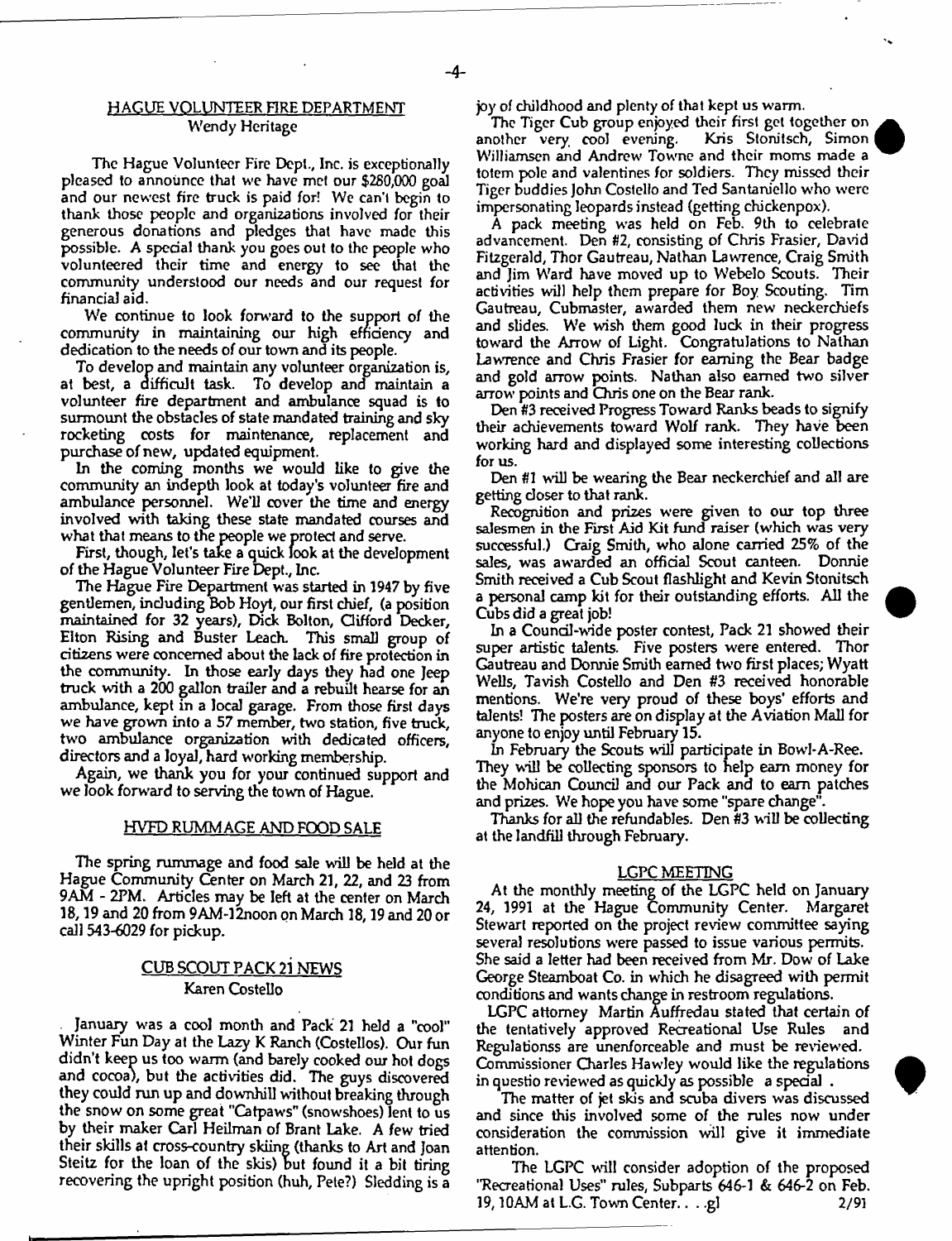#### WHY SCHOOL TAXES KEEP GOING UP

-5-

In early 1990 there was much tooting that most New York State School Districts would realize increased amounts of State Aid to Education. Budget figures for schools were based on this anticipated revenue. Later in the year, the State came to the realization that there was a budget deficit of \$4.61+ billion. (Guess someone made a boo-boo in balancing the state's checkbook.) Through various accounting methods used by the state, school districts' state aid that had been allocated to the Teachers' Retirement System was used to help close the state's budget deficit. The State then declared that the school districts still owe this money to the Teachers' Retirement System and the districts have the option to pay off the entire liability, a portion thereof, or amortize the liability up to a 15 year period at an interest charge of 8% per annum.

Under the new, mumbo-jumbo, State acounting method, ACTUAL STATE AID DOLLARS DECREASE which will, in all probability, cause REAL PROPERTY TAXES ("SCHOOL TAXES") to INCREASE. As fewer and fewer of our school tax dollars go toward the education of our children because the school districts have been forced into indebtedness by the state's actions, we can be comforted by knowing that our educational dollars are providing subsidized skiing for all of those who use our state's skiing facilities.

In a brief article on pg. #14 of the February issue of Ski Magazine, the state's 3 ski areas, Belleayre, Gore and Whiteface, cost NY taxpayers millions of dollars in subsidies each year according to NYS Comptroller Edward Regan. A spokesman for Regan's office, Bob Hinckley, says that even though ski areas are losing money, he thinks private operators would be interested in leasing the areas. "Because of the profit motive," says Hinckley, "private businesses are always run more efficiently than public businesses." Says Regan "By leasing our ski centers, we can provide the state with revenue, eliminate the need for subsidies and prevent New York from potential lawsuits resulting from accidents at the areas. It will get the state out of a business it doesn't belong in."

With a state budget deficit of over \$4.6 billion it appears that the entire state should be leased to private business because obviously, the state is incapable of running itself.

.. .AVC

#### TOYS NEEDED

In good condition, i.e dolls, trucks, building blocks, . Legos, Lincoln Logs. These toys will be used for Playtime/Recess activities at the Ticonderoga Elementary School. Please contact Wanita Lawrence 543-6365 or drop them off at the Hague Baptist Church parsonage.

Thank you for all of our children.

#### OPERATION DESERT FLAG

There will be a motorcade commencing at Keeseville, picking up more participants along the way at Ausable Forks, Lake Placid, Elizabethtown, Westport, Port Henry, Crown Point, and ending at Fort Ticonderoga at approximately 2:30PM for a rally. The town of will be participating. displaying American flags and flags will line the streets of all towns enroute. There is a need for more flags to be purchased in Ticonderoga. If you would like to contribute to the purchase of flags, you may contact Terry Butler at the Fabric Shop.

#### 55/ALIVE COURSE WELL ATTENDED

The AARP, under the sponsorship of North Country Community College, will give another Drivers' Safety Course on April 23 and 24 from 10AM - 2:30PM (with a 1/2 hr. break for lunch). This will be held at the Community College in Ticonderoga. Register as soon as possible by calling the Community College in Ticonderoga. Most insurance companies offer a 10% discount on auto insurance upon completion of the course. Even more important, it is good to brush up on driving skills from time to time!

#### A REMINDER THAT WE CARE

If you have a food emergency remember we have a food pantry in the community center.

We also have clothing, second-hand and some new that we would be happy to give you at no cost. Sweaters, dresses, men's suits, slacks, all in good condition.

The hours are Wed. and Fri. from 10AM -12 Noon. For emergencies, call Georgina Lindquist, 543-6095 and arrangements can be made to your satisfaction... gl

#### WEATHER NOTES Mary Lou Doulin

The previous four weeks have been fairly mild, considering that we are talking about the last three weeks in Jan. and the first week in Feb. We did have a cold snap the week of Jan. 21 - 25. Temperatures hovered around CP-to 10° F, not surpassing 22° lakeside. The warmest day of the month was Monday, Jan. 28 when the temperature soared to 45°, with beautiful clean air and bright blue skies. The Jan. thaw occurred twice and melted snow. We had two bouts of rain that made this area look much like the mud season we normally experience in late March or early April. Contrast existed in that the rainy days were deplorable and the sunny days fantastic. The week of Feb. 3 brought four beautiful days of 50°, 47° and 40°. The first four days in Feb. were gorgeous winter days. We had another beautiful full moon on Jan. 30. We had another beautiful full moon on January 30.

Jan. 19 the lake began steaming in earnest, and by Jan. 22 it had frozen at Hague. As of this writing Silver Bay hasn't yet. The lake records available indicate that since 1908 the lake has only frozen three times in Dec., 65 in Jan and 13 in Feb. 1919 was the only year it didn't freeze. Local radio stations have been warning people to stay off the lake as the recent mild temperatures and bright sun have caused serious melting. On the Bolton Road off Diamond Pt. two people in their vehicles went through the ice and were saved by the scuba rescue squad.

Yes, the groundhog saw his shadow so we are in for another six weeks of winter!! 2/91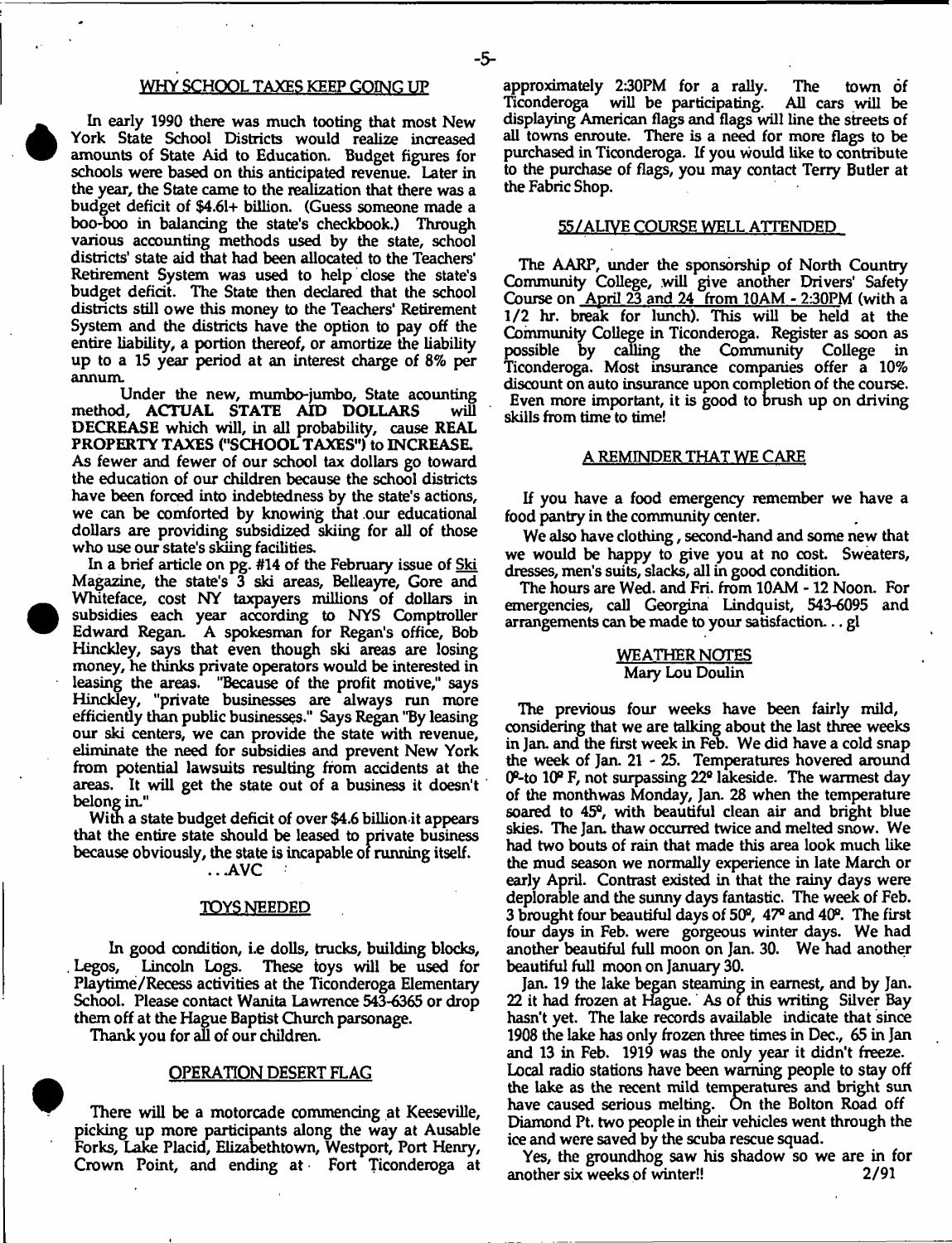The following is a part of the minutes of a Special Town Board meeting held January 18, 1991 that Supervisor Richard Bolton would like to bring to the attention of the Town of Hague residents.

Motion made by Braisted, seconded by Fitzgerald that the following statement be entered as part of the official minutes:

Statement for the record that involves an incident that happened in the bookkeeping department that has been resolved thru the advice of the Town Attorney, John Silvestri and the County Attorney, Thomas Lawson. Since this was a personnel matter it was discussed in four executive sessions, one of which was attended by the Town Attorney. The statement reads as follows:

Present disability application forms include two options regarding payment of disability benefits. The person filling out the application may choose to have the payments made directly to the employer or may have the benefits paid directly to the Town. The Town continued to pay the employee his regular weekly salary on the mistaken assumption that disability would reimburse the Town for the employee's full salary. assumption resulted in the employee being paid the sum of \$9,300.00 and the Town being reimbursed in the sum of \$4,420.00.

The Town Board has determined that an overpayment in the sum of \$4,610.00, is to be recovered by the Town from the employee. Under the present employee Under the present employee. guidelines there is no obligation or authority for the Town to pay an employee who is absent from work on disability for the difference between their regular salary and the amount paid for disability benefits. To avoid unnecessary and undue financial hardship on the overpaid employee and without prejudice to whatever rights the Town may have it was decided that the employee would be given the option of repaying the amount of the overpayment in either a lump sum or on a monthly installment basis. In the event that out of court settlement could not be negotiated then the Board will consider what type of legal action would be appropriate.

The Board has left for future discussions the enactment of dear guidelines for completion of disability forms by Town personnel.

The employees responsible for this error have been instructed as to proper procedure and Linda Coffin, Town Councilman will rewrite the Town Employee Guide to address this problem and to eliminate future errors in processing disability claims.

DULY ADOPTED BY THE FOLLOWING VOTE: FRASIER - AYE, FITZGERALD - AYE, BOLTON - AYE, BRAISTED - AYE, COFFIN - ABSENT.

#### / s / Nancy Y. Trombley, Town Clerk

HAPPY BIRTHDAY TO BOTH RICH AND MIG BRODERICK ON FEBRUARY 21ST.

++++++++++++++++++++++++++++++

Courage combined with energy and perseverence will *overcome difficulties apparently unsurmoun table*.. *S Smiles*

#### SENIOR CITIZENS INVITED TO WALK IN THE ELEMENTARY/MIDDLE SCHOOL

The Elementary/Middle School will be opened from 4:00 to 6:00 PM beginning Monday, January 28 for Senior Gtizens who want to exercise by walking.

Please enter the building through the Middle School entrance. Room one will be available for changing to walking shoes and a place to put coats and hats.

If you are interested in this program, pleae register at the Ticonderoga Middle School Office at 585-7442. This Would be available only during days school is in session.

#### TICONDEROGA SCHOOL PLANITARIUM SHOW

On Thursday, February 28 the Ticonderoga Planetarium will present the show COSMOS.

On Monday, March 11, Astronomy Day will be celebrated. Deep Sky Objects. You are asked to bring your own telescope if you have one.

All shows begin promptly at 7:30PM. Doors open at 7PM. No admission charge. Any groups interested in a special program are encouraged to call Planetarium Director, David Rutkowski at 585-6661.

#### DIVISION OF VETERANS' AFFAIRS

Families of servicemen and women in the Middle East can get support and a helping hand from the NYS Division of Veterans' Affairs in confronting problems on the homefront while their loved ones are away.

The assistance is as close as a toll-free information and  $\rho$ referral hotline, 1-800-635-6534.

Division Director Tom Lewis is heading a task force of State agencies to coordinate support services for families and dependents of New Yorkers called to active duty for Operation Desert Storm.

'Through the Division of Veterans' Affairs hotline, the families of military personnel will be referred to those who can assist them with whatever their problem may be -housing, transportation, financial problems, public assistance, tax questions, or simply the reassurance that they have not been left alone," Lewis said.

The Division of Veterans' Affairs will work with among others — the Division of Military and Naval Affairs, Dept, of Social Services, Dept of Labor, Dept, of Taxation and Finance, Dept of Health, State Education Dept, Office of Mental Health, Div. of Housing and Community Renewal, other State and local agencies, the U..S. Dept, of Veterans Affairs, the American Red Cross, and veteran and dvic groups to provide guidance and asistance for family members at home in New York.

'We want to reassure our military families that NYS appreciates the service and sacrifice of their loved ones and that there is a network of concerned and caring individuals to help them if and when they need it," Lewis said. 'The first step to getting any help," he conduded, "is to contact the toll-free hotline or the nearest State Veteran Counselor.

The Warren County office of NYS Div. of Veterans Affairs is located at Warren Co. Municipal Center Annex, Lake George, NY 12845. Phone 761-6343. 2/91 NOTE: A representative of the Veterans' Administration is in the Community Center each Thursday at 11AM. Call first for appointment. 2/91

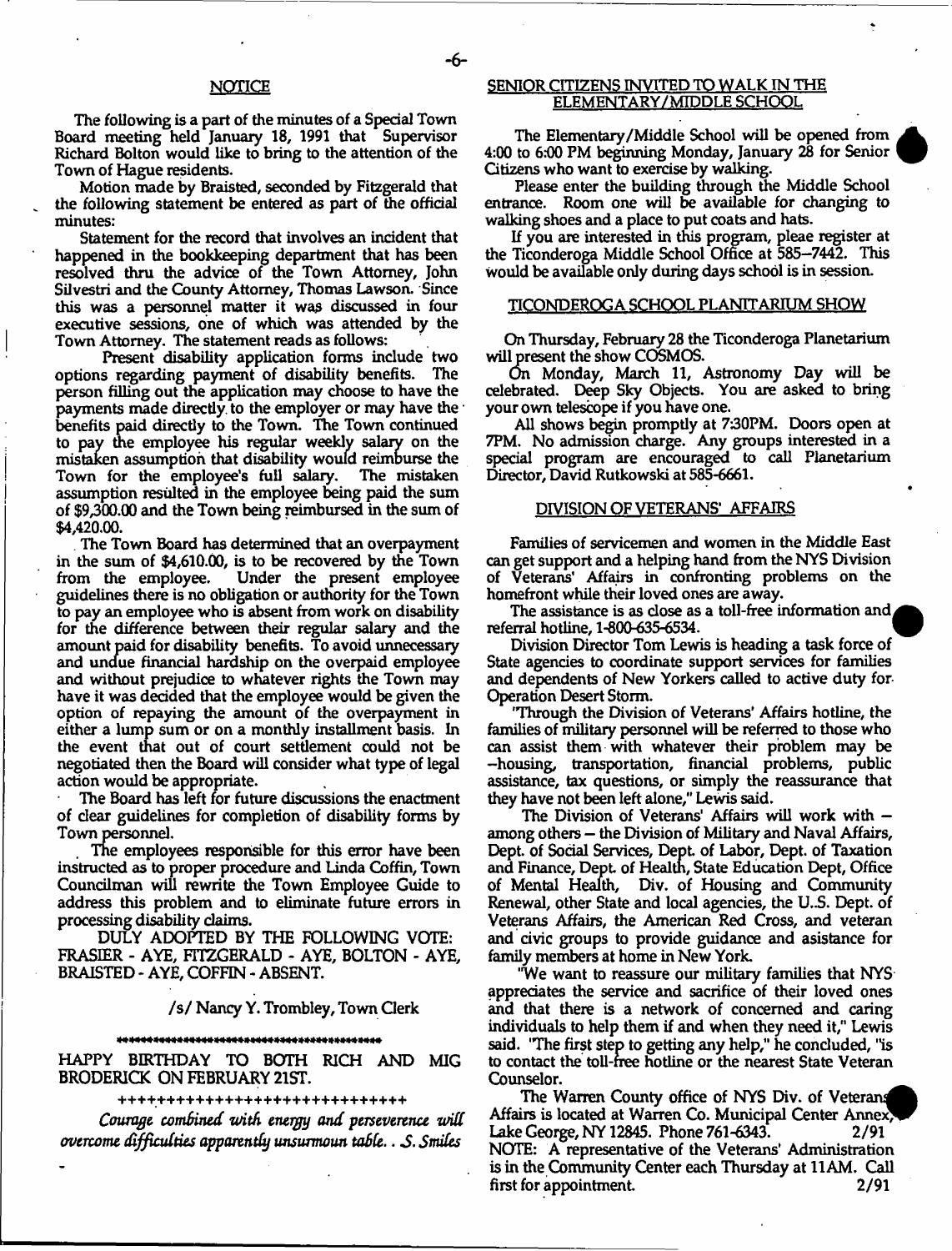#### **SOUNDINGS**

BORN - A boy, Peter Graham, to Susan and John Rogers, Devon, PA on December 17, 1990. Proud grandparents are Petey and Graham Michael, Friend's Point and Savannah, GA.

BORN - A girl, Katlin Anne to Brett and Kim Gudikunst, Hague, on January 22 in the Glens Falls Hospital. Grandparents are Louis and Linda Fenimore of Hague and Jack and Bonnie Gudikunst of Crown Point, formerly of Hague.

MARRIED - Rudolph John Meola, son of Rudolph J. Meola, Hague and Sharon B. Lamb, Glens Falls and Wendy Beth Miller, daughter of Donald R. Miller, Crown Point and Beatrice E. Miller, Saratoga Springs, in St Clement's Parish, Saratoga Springs on January 5. Mr. Meola is a graduate of Hamilton College and is in his third year at Albany Law School. Mrs. Meola is a graduate of the University of New Hampshire and is Marketing Director at Turbine Federal Credit Union, Schenectady.

DIED - William D. Cockrell, 84, summer Friends Point resident, in Waynesboro VA on January 21, while walking into the hospital emergency room. He is survived by his wife, Elisabeth (Craig), sons David and Robert, 3 grandchildren and 1 great-grandchild.

IED - Mary A. (Peria) Beadnell, 72, Overbrook Road, gue, on January 26 at Moses Ludington Hospital. Her husband, Thomas died before her. She is survived by two sons, Peter T. of Hudson Falls, and John M. of Waterloo, one daughter, Bethany McCarville, Coram, two brothers, three sisters and seven grandchildren.

Congratulations to JESSICA FRASIER, a sixth grader in the Ti Middle School who recently had her letter of opinion regarding length of political terms of office read on "Assignment The World," broadacast throughout the U.S. via PBS.

to CAROLYN DYKSTRA, on being selected as one of nine Ticonderoga Middle and High School Students whose work will be seen in the upcoming "Year of Secondary Art Exhibit." This exhibit will be held in the Legislative Office Building in Albany, NY and will run from March 18-22,1991.

and to Hague students TONY DE FRANCO and TIEAU GAUTREAU for receiving honorary mention in Ticonderoga High School's 1991 American Legion Oratorical Contest which was held at THS on Jan. 15,1991.

#### NEW ASSESSOR IN HAGUE

for the town of Hague since January 1. Mr. LaRose and the military - 4 1/2 with the Navy Air Corps during orld War II and 18 years with the Army. He has four Mr. Harold LaRose has been on the job as sole assessor his wife live in Glens Falls, N.Y. He served 22 1/2 years children and seven step- children and is the grandfather of five.

€

Mr. LaRose was the sole assessor for the town of

Queensbury and has a great deal of experience in his field. He will be in his Hague office in the Community Center Mondays through Thursdays from 9AM - 4PM and will be glad to answer any questions. Call him at 543-6161 for an appointment.

Mr, LaRose reminds the Hague senior citizens who are eligible for a property tax reduction to be sure to get their forms in prior to the first of March.

The town is looking for a parttime helper for Mr. LaRose. Computer literacy, knowledge of map reading and good math skills are a prerequisite. One may apply for this position at the town offices.

#### TI RESIDENTS DONATE LAND

Donald and Marjorie Delano, whose family have owned land along Lake George, including the summit of Cook Mt., recently donated 172 acres to the Lake George Basin Land Conservancy. "The Delanos resisted short-term economic gain in order to pass on what will become priceless, undeveloped open space to the next generation," Conservancy board member Dr. Dean Cook said. The Delanos donated the parcel because they wanted to protect it from development spreading from nearby areas.

#### VIGILS SLATED

The Community of Blessed Sacrament Church in Hague has invited people of all faiths to join in praying for peace in the Middle East each Friday at 7:30PM.

These prayer vigils will offer reflections from varied sources on the theme of peace as well as the unstructured quiet meditation periods. For information call 543-8828.

A support group will be formed in the near future for those who feel the impact of the war in that region. If interested, call the above number.

#### TI SCHOOL DISTRICT FACES BUDGET PROBLEMS

According to Dr. Robert Collins, superintendent of schools " this budget year will be the most difficult we have ever faced."

Dr. Collins hopes to schedule workshops dealing with specific areas, i.e. elementary, middle, and high schools, sports, transportation and maintenance. He expects to involve the public in these workshops, since their input is very important to developing a good budget. "We want as much dialogue as possible before we work on a final closure," Collins said.

Letters will go out to community embers and the workshops will begin in March.